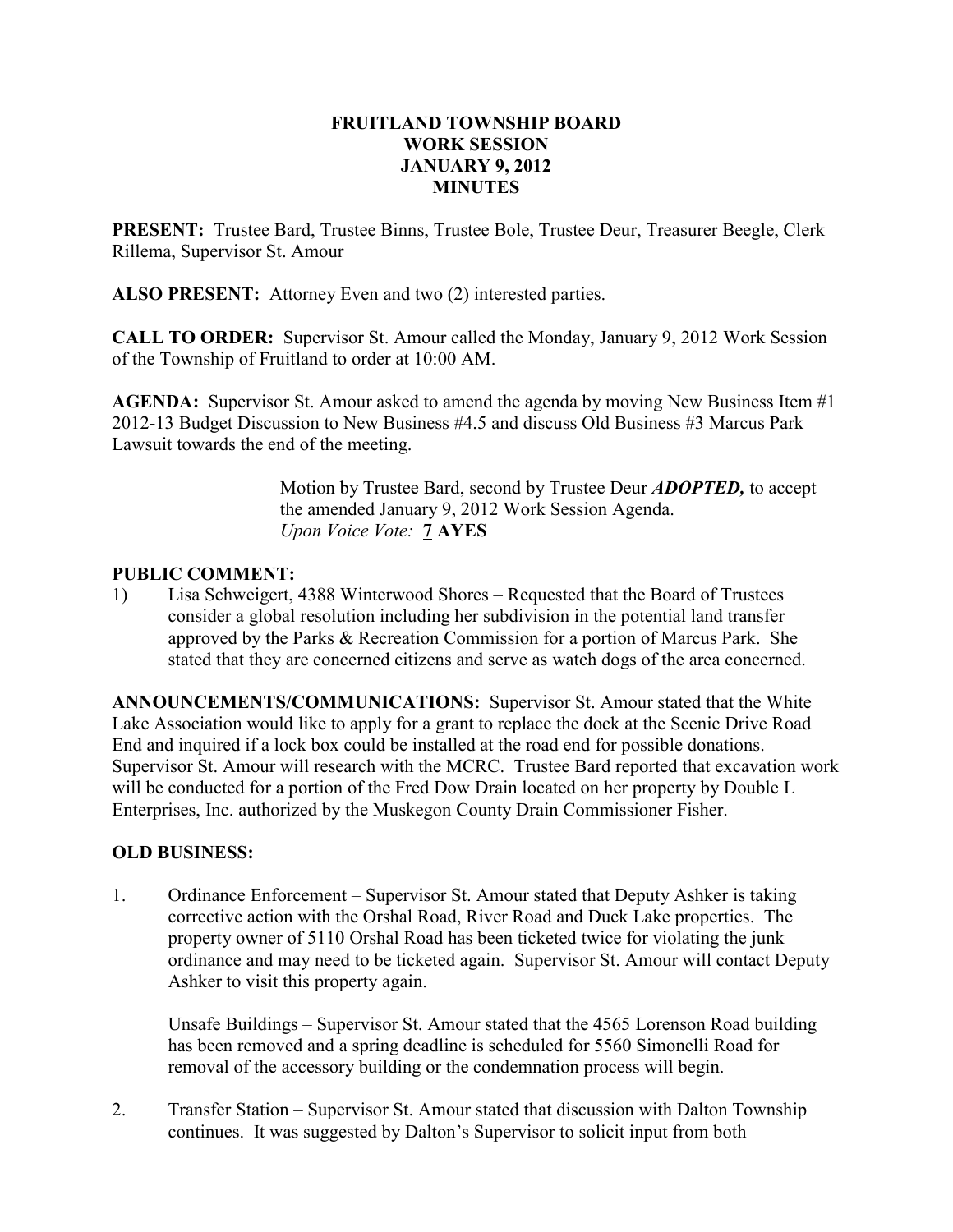communities by way of a survey. Supervisor St. Amour will work with office staff to develop a survey to be placed on the website as will Dalton Township.

- 3. Civil Infractions Attorney Even was tasked to present the steps to be taken for handling the issuance of civil infractions and collection of fines, present an ordinance for the creation of a civil infraction bureau and establishment of enforcement officers and review current ordinances with violation penalties to determine penalty fee schedule. Supervisor St. Amour will consult with office staff to inquire if any zoning and/or building ordinances should be reviewed.
- 4. SAXE Drain Recommendations Supervisor St. Amour stated that Drain Commissioner Fisher is reviewing and will be making a recommendation in the near future.
- 5. Sewer Ordinance Attorney Even was tasked to present to the board for February's work session a sewer ordinance, rate schedule and resolution accepting the sewer system.
- 6. Agreement for Municipal Water Supply Supervisor St. Amour stated that neighboring jurisdictions have postponed adopting the agreement which was never received as a final document due to continuing research and discussions with the County of Muskegon.
- 7. Township Property Access The Board of Trustees agreed to take no action with denying access to any township property at this time. Supervisor St. Amour will continue to monitor certain properties and will advise the Board if any action occurs.

# NEW BUSINESS:

- 1. Plowing Third Driveway at Nestrom Park Supervisor St. Amour stated that he had received a request to not plow the southern drive for use by snowmobiles to Duck Lake. Although this winter no snow has been received thus far, the Board of Trustees agreed to continue to plow the drive as many residents use the drive for walking their pets in the winter weather.
- 2. Tire Grant Supervisor St. Amour stated that Fruitland Township has been requested to join in a tri-township 2012 Scrap Tire Clean-up Grant which would include Dalton, Fruitland and Laketon Townships. A resolution will be prepared for the Monday Regular meeting supporting such grant request on behalf of Laketon Township. Fruitland Township would be responsible for reimbursing Laketon Township up to \$3000.00 for tires collected from Fruitland Township residents and providing labor to help during the event.

Trustee Binns excused herself from the meeting at 10:55 AM.

3. 2012-13 Budget Discussion – Supervisor St. Amour explained the process he does for preparing the Revenues and Expenditure Allocations when preparing the budget. Revenues were reviewed and agreement among the Board of Trustees was to discontinue processing of Passports. Clerk Rillema stated that although it is a service we provide to our community, the ever changing processing instructions are difficult to retain because of the low number of applications processed by township staff.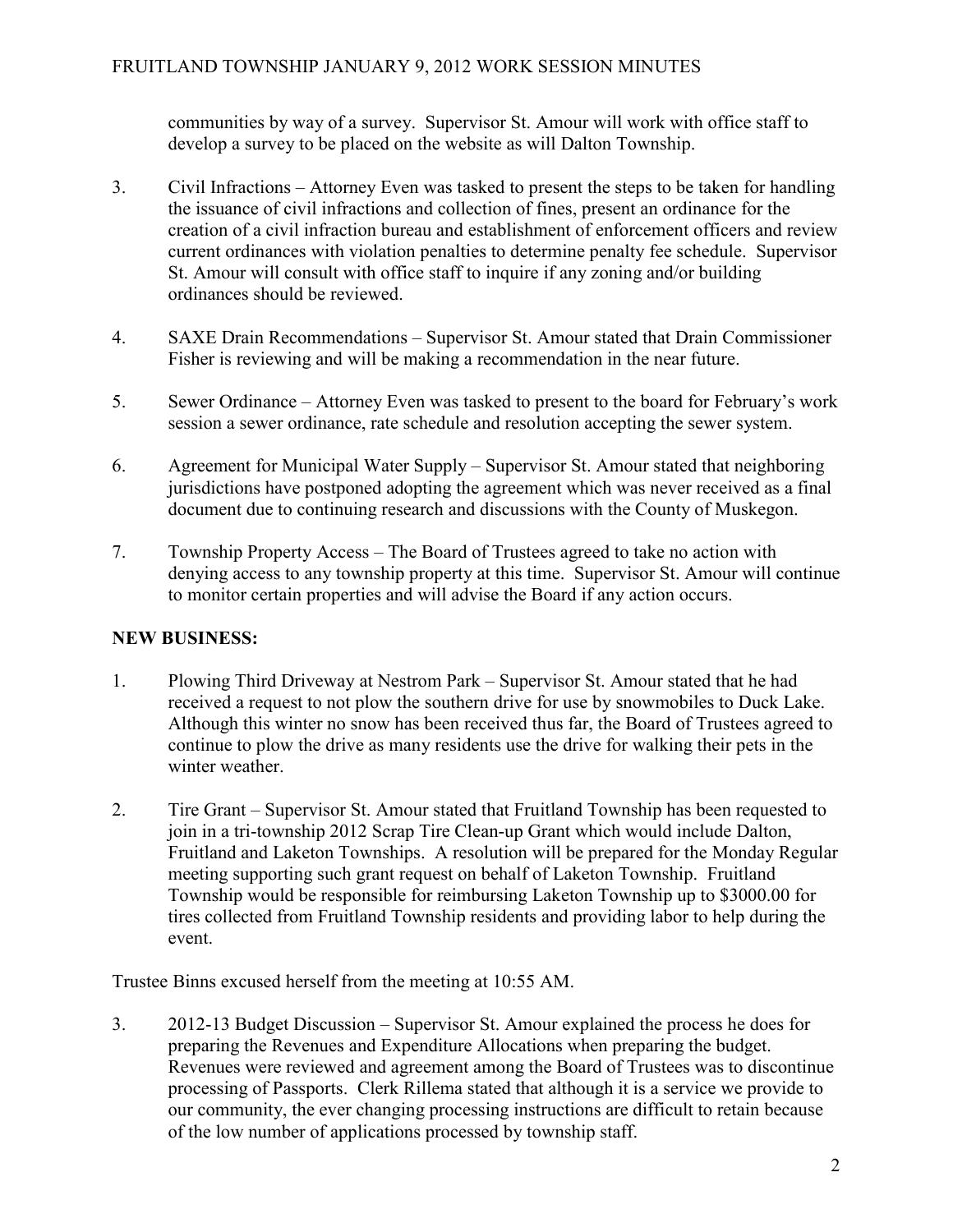#### 4. Marcus Park Lawsuit –

Motion by Trustee Bard, second by Trustee Deur, **ADOPTED** to go into closed session at 11:36 AM. Roll Call Vote: Trustee Deur AYE, Trustee Bard AYE, Trustee Bole AYE, Treasurer Beegle, Trustee Binns ABSENT, Clerk Rillema AYE, Supervisor St. Amour AYE

## CLOSED SESSION

Motion by Trustee Bard, second by Trustee Bole, **ADOPTED**, to come out of closed session at Noon. Roll Call Vote: Clerk Rillema AYE, Trustee Bard AYE, Trustee Bole AYE, Treasurer Beegle AYE, Trustee Deur AYE, Supervisor St. Amour AYE, Trustee Binns ABSENT

## 5. 2012-13 Budget Discussion (continued)

Parks and Recreation Commissioner Nagengast was in attendance for explanation of the Parks & Recreation Commissions proposed budget. The Parks & Recreation Commission requests the transfer of additional Township land south of Duck Creek adjacent to the Duck Lake Road Park which is approximately 60 acres for the purposes of recreation enhancements such as hiking/walking/running/skiing trails, nature conservancy and disc golf. Discussion to not transfer additional lands at this time was agreed. A listing of projects totaling over \$25,000.00 was requested by the Parks & Recreation. Board members expressed concern of the amount requested for improvements to the Duck Lake Road Park due to location near the road and lack of visibility for vandalism. Members questioned that the Nestrom Park tennis courts were not a priority for repair by the Commission. The heavy usage the courts receive by the public seemed disturbing to several board members as not being a priority as it was discussed last budget year to approve repairs via a budget amendment if necessary. Supervisor St. Amour tasked Commissioner Nagengast to inform the Parks & Recreation Commission that the amount requested was not realistic and needs to be reconsidered. Supervisor St. Amour continued through the expenditure allocations by department and fund. A request to quote the Assessing contracting fee was asked of Supervisor St. Amour. The telephone at the Ecology Station will be discontinued under Dept 526. Estimates for continuation of the local road improvement plan with MCRC were received in two options resulting in approximately \$399,000.00 in road improvements. The Board favored Option A totaling \$279,300.00 and Option B totaling \$120,008.00 with a few minor suggestions that Supervisor St. Amour will discuss with MCRC Director Hulka. Trustee Bole requested a rating number for the road projects recommended. Supervisor St. Amour requested the Boards thoughts on possible wage increases. Trustee Bole was in favor of 3%, Trustee Bard was against any wage increase, Clerk Rillema was in favor of 2%, Treasurer Beegle was in favor of an increase and Trustee Deur would email Supervisor St. Amour his thoughts. Supervisor St. Amour stated that he would present an increase for discussion at the Monday Regular meeting.